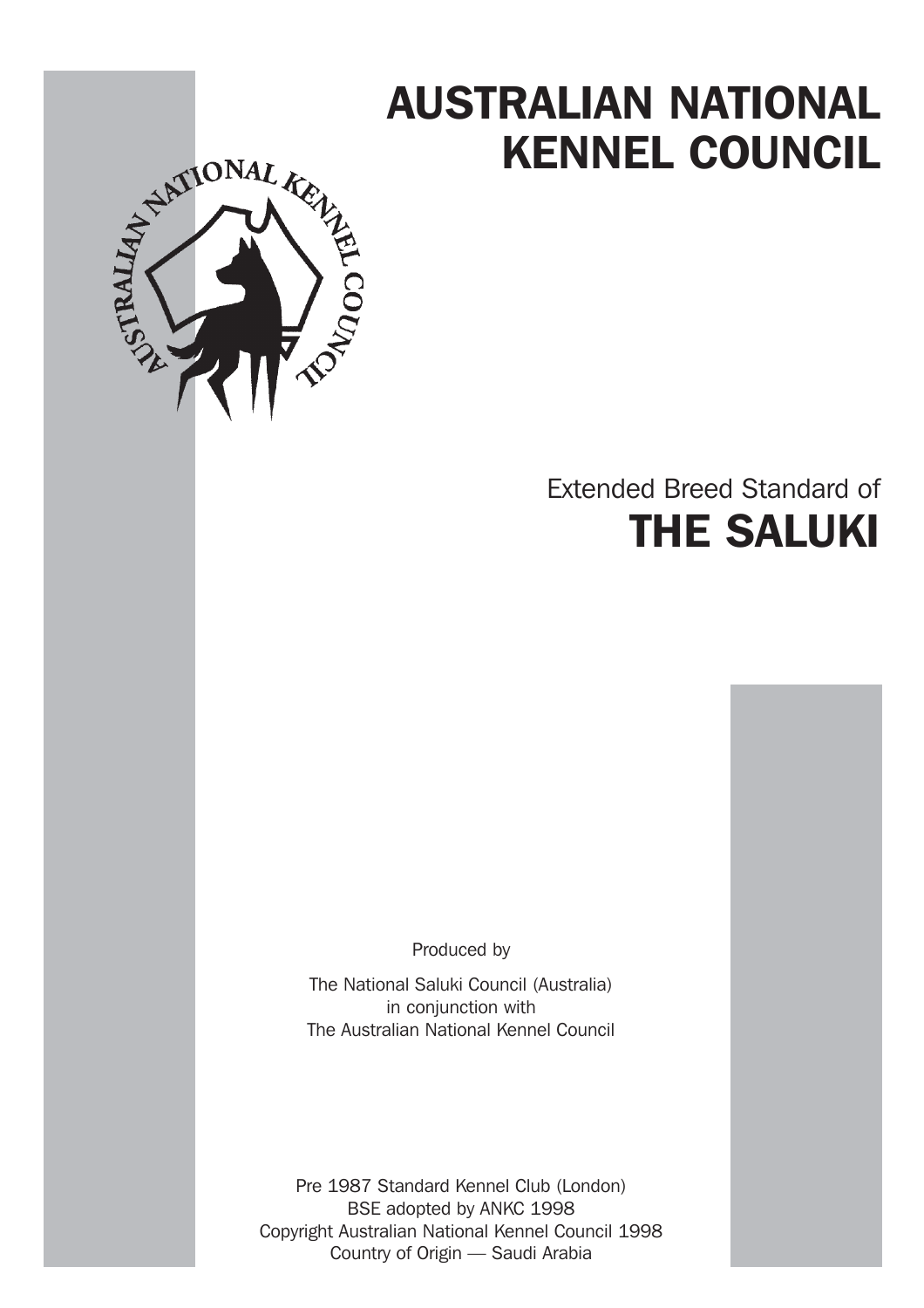Extended Standards are compiled purely for the purpose of training Australian judges and students of the breed.

In order to comply with copyright requirements of authors, artists and photographers of material used, the contents must not be copied for commercial use or any other purpose. Under no circumstances may the Standard or Extended Standard be placed on the Internet without written permission of the ANKC.



# HISTORY OF THE BREED

The Saluki, from the hot climate of the Arab Desert, is the swift, galloping hound of the great nomadic, pastoral, Bedouin tribes of the desert has been used by them for hunting from time immemorial. It is claimed that these hounds are the living representatives of the first swift dogs trained by man to assist him in the chase and to help supply him with food.

The Saluki was bred by nearly all the great tribes and the Sheikhs of these tribes carefully guarded the precious strains that have been handed down to them. Famous dogs are well known throughout the desert and pedigrees are learned by heart, sung or chanted and handed down by oral transmission from generation to generation. Some tribes are proud of possessing pedigrees of their Salukis, written on parchment, perhaps dating back a thousand years.

Considering how the Mohammedans despise ordinary dogs, it may seem strange that they should honour the Saluki. The Saluki, called 'El Hor' (the Noble One), is said to be the Gift of Allah and, as such, game which it kills is viewed as fit to eat, as opposed to the ordinary dog or 'Kelb', whose touch would render meat unfit for consumption.

In the Middle East, a Saluki is never sold, but only presented as a mark of esteem to a friend or a distinguished guest.

The game for which the Saluki is used is principally gazelle, hare, fox or other desert animals. Salukis are described as running down a desert hare almost in a moment, but their favourite sport is the gay chase of the tiny, shy gazelle, barely the height of a small Saluki.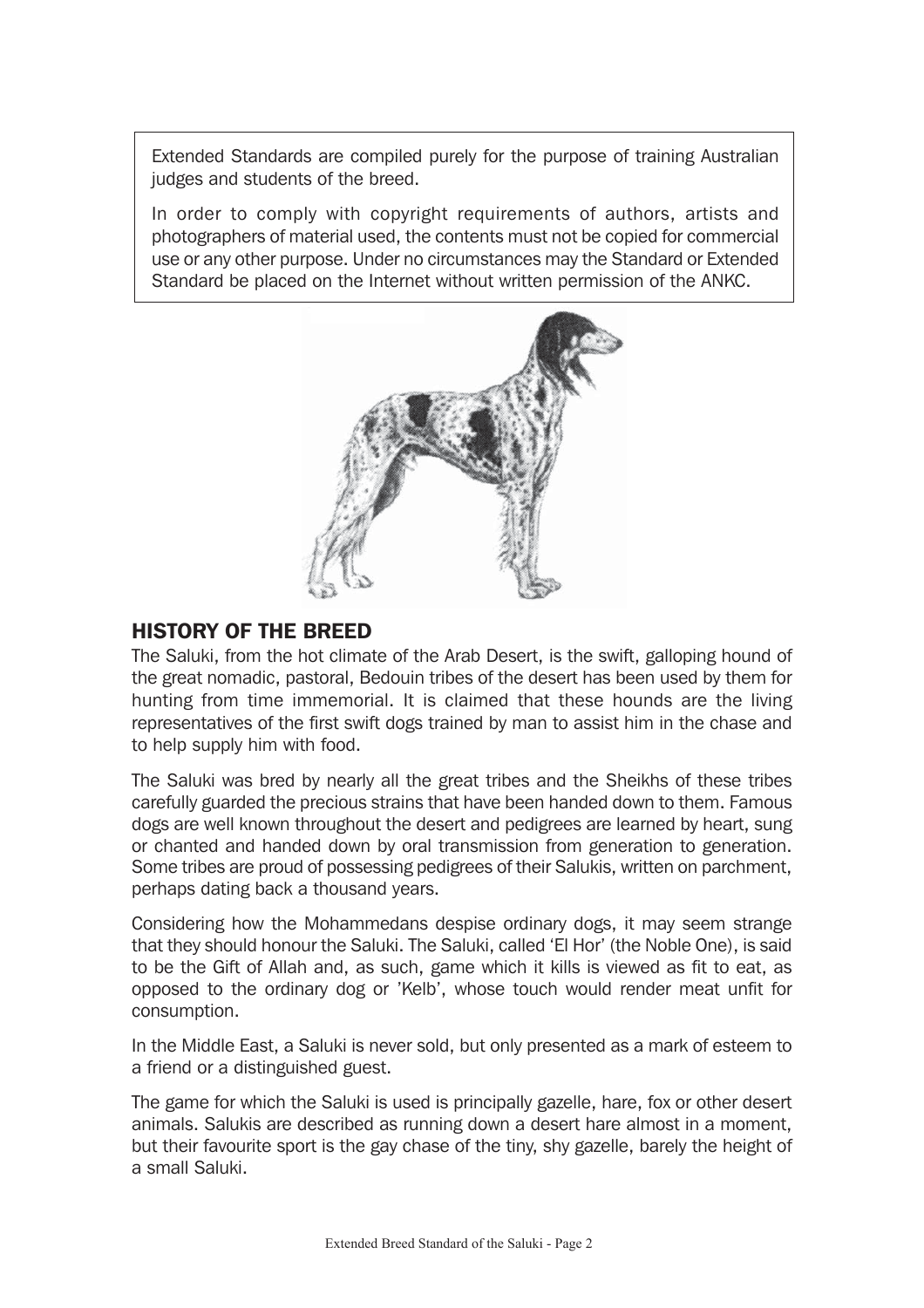

# THE HEAD OF THE BREED

# **• GENERAL APPEARANCE**

*The whole appearance of this breed should give an impression of grace and symmetry and of great speed and endurance coupled with strength and activity to enable it to kill gazelle or other quarry over deep sand or rocky mountain. The expression should be dignified and gentle with deep, faithful, far seeing eyes.*

The Saluki is an elegant endurance hound giving the appearance of functional athleticism. Almost alone among the breeds, Salukis vary enormously in type and each type is correct. The introduction to these notes demonstrates how variation is due to the wide geographical area of origin. From the smallest to the biggest, from almost square to longer than tall, each type complies with the General Appearance without exaggeration or coarseness. The key word in the Standard is MODERATE. If any feature stands out there is something out of balance, not in harmony with the whole.

# ! CHARACTERISTICS — (NOT DETAILED)

Salukis are the archetype sighthound and the most highly refined of this group of hunting dogs. They must posses – to a marked degree – the CHARACTERISTICS which provide the CAPACITY to perform their original function – which varies according to the type of terrain and the different quarry. Bearing in mind that VARIATION as allowed in the text of this Standard is a BREED CHARACTERISTIC, the ideal exhibits a unique combination of head (for type), deep chest (for endurance), fine waist (for speed), low hocks and broad hindquarters (for power, speed and agility), bladed bone (for lightness and strength) and hare-like feet. There are SMOOTH and FEATHERED varieties, judged together as one breed.

# **• TEMPERAMENT — (NOT DETAILED)**

Characteristic temperament is reserved with strangers, dignified, intelligent and independent, neither nervous nor aggressive. Adolescents should be handled with sensitivity.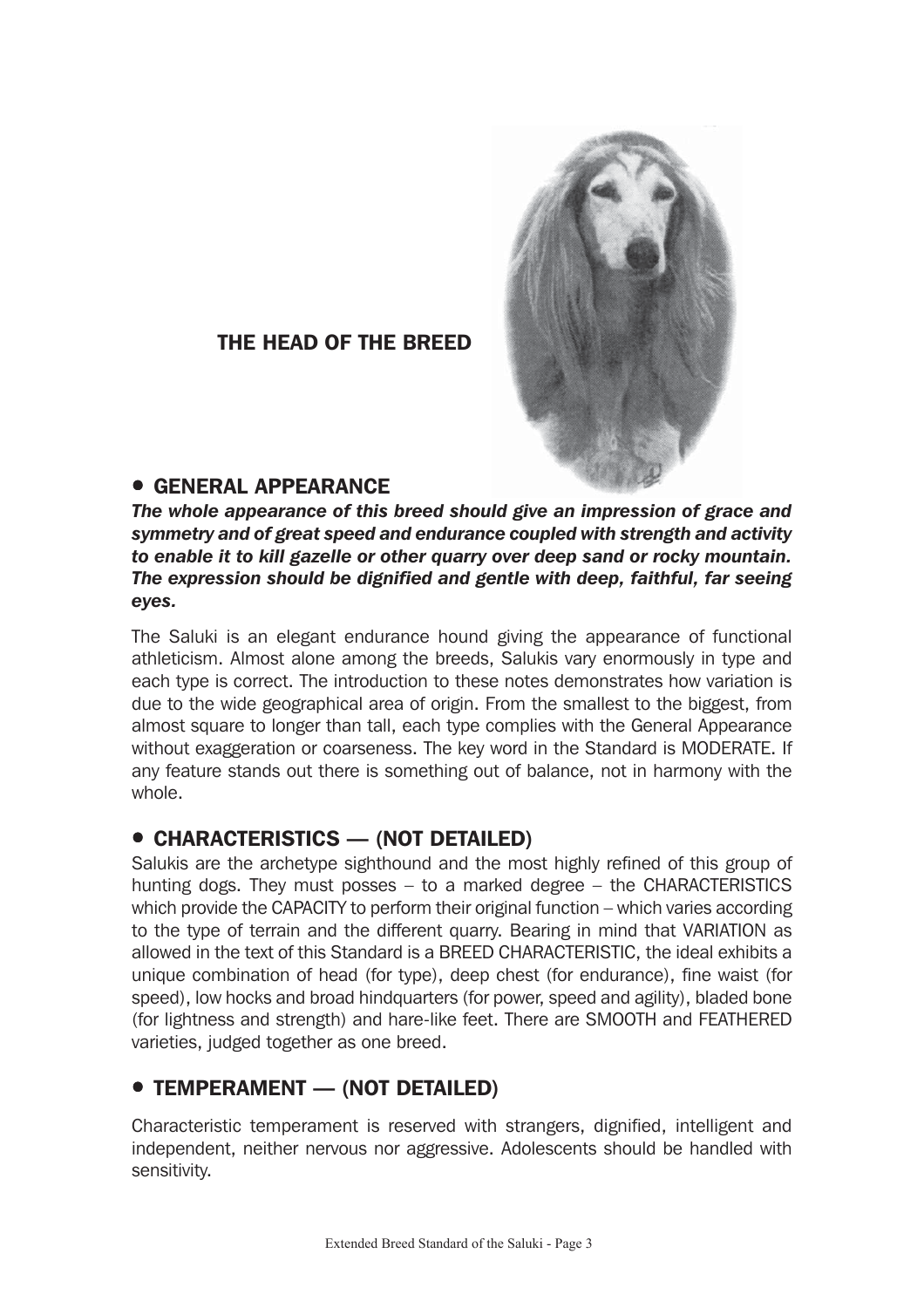# **• HEAD AND SKULL**

#### *Head long and narrow; skull moderately wide between ears, not domed, the stop not pronounced, the whole showing great quality. Nose black or liver.*

Correct Saluki heads vary considerably. Viewed from above AND from the side, ALL have a muzzle and skull in the form of a wedge, the length of which varies according to the (moderate) width between the ears. A wedge too wide and short lacks 'quality'. A wedge too narrow and long is untypical. The top of the skull is flat. There should be a slight stop. The planes of the skull and foreface are approximately parallel. The skull should never be longer than the muzzle or appear to recede. The length of foreface, from the inner corner of the eye to the tip of the nose, should be as long or slightly longer than the back skull or distance from occiput to inner corner of the eye. Good strength of underiaw is necessary.

# **• EYES**

#### *Dark to hazel and bright, large and oval, but not prominent.*

Eyes should be oval, not round. The set should be slightly oblique when viewed from above. The eye colour can range from dark to hazel and can be in harmony with coat colour. Eye rim and nose pigmentation ranges from black to liver and must be solid.

# ! EARS

# *Long and mobile, covered with long silky hair; hanging close to the skull.*

The smooth variety has the same ear description but no feathering. On the feathered variety, long, silky hair may cover the ear or grow only from the top half. The leather is broad, the bottom tip reaches the corner of the mouth when brought forward. The tip is rounded.

# • MOUTH

#### *Teeth strong and level.*

A perfect, regular and complete scissor bite is required. Full Dentition is extremely important. There must be sufficient underjaw to avoid a snipey expression.

# • NECK

#### *Long, supple and well muscled.*

The neck is strong but streamlined. It should be moderately long, in character with the galloping breeds, and well muscled, giving a slight crest. Any suggestion of a weak, ewe neck is undesirable.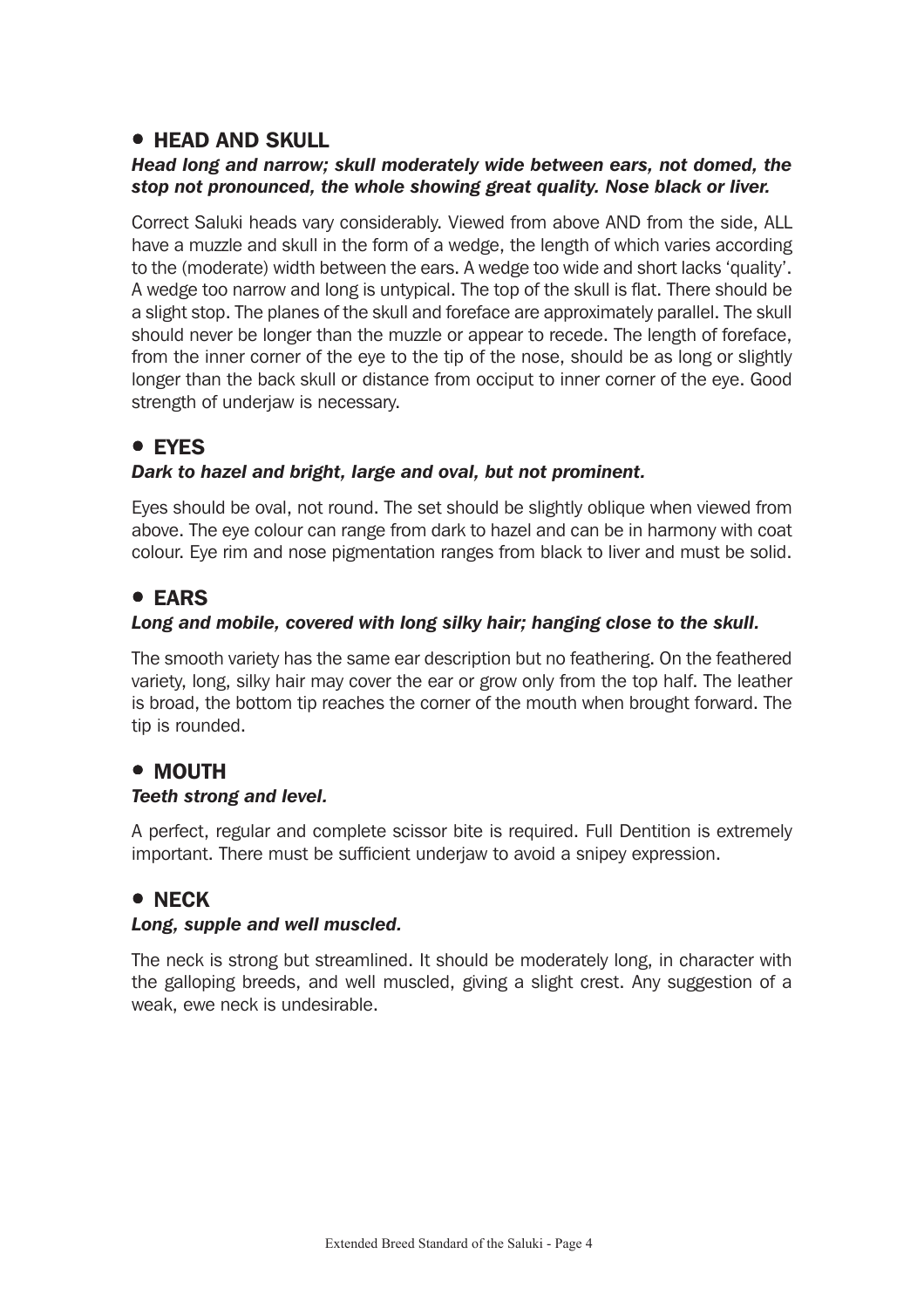# GENERAL APPEARANCE — MALE AND FEMALE



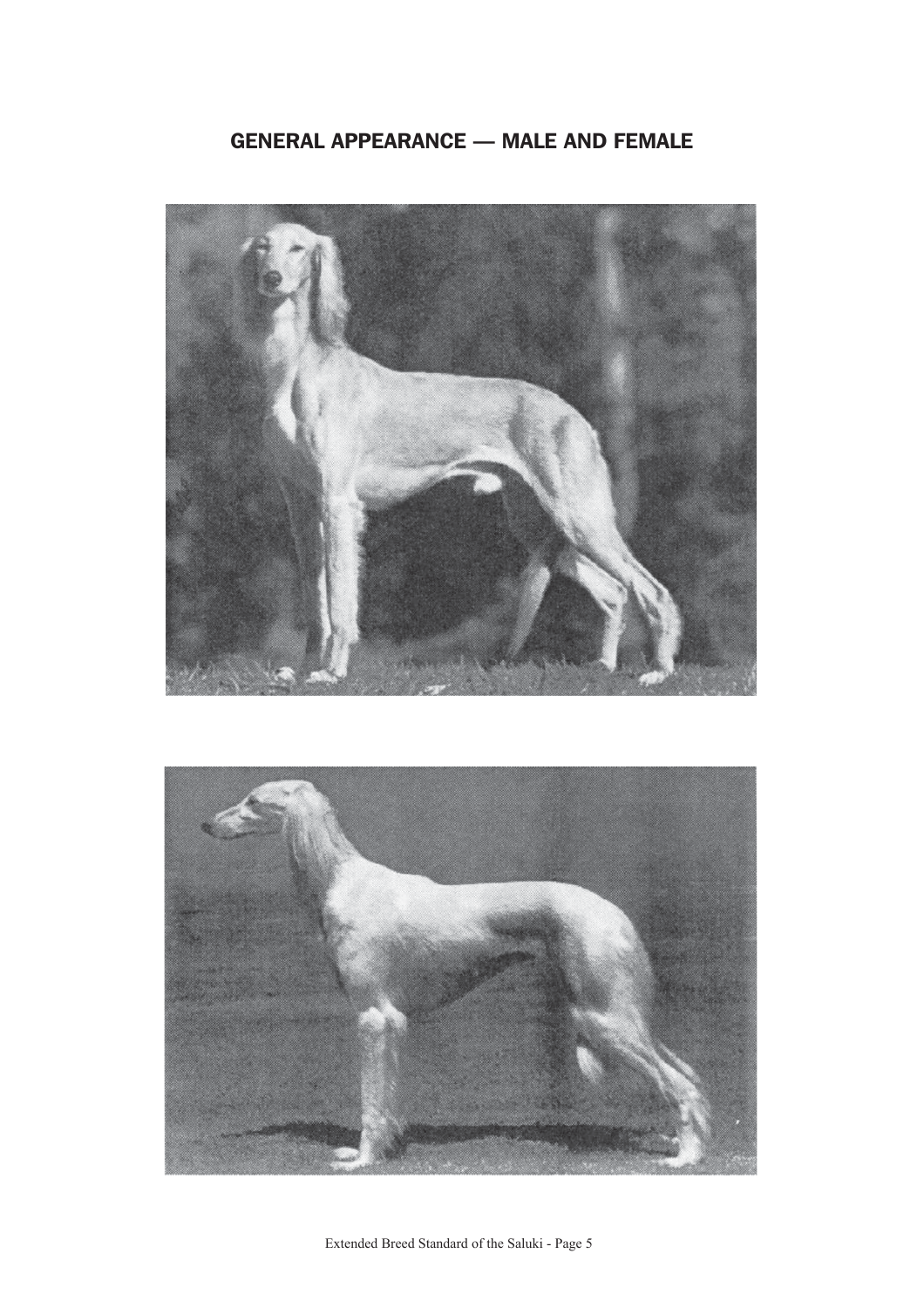# **• FOREQUARTERS**

#### *Shoulders sloping and set well back, well muscled without being coarse. The chest deep and moderately narrow. The forelegs straight and long from the elbow to the knee.*

The heart-lung room required by the Saluki is obtained more from depth of brisket than from width, but there should be a small hand's breadth between the front legs to that the elbows cannot easily be pressed together in an adult dog. The deepest part of the chest should be at the elbow. The forechest should be well-filled and the prosternum visible when viewed from the side. The ribs should be moderately sprung, never barrel-ribbed or slab-sided. There should be good length of ribcage, and in a well conditioned animal the last three ribs should be slightly visible. Full depth of chest may not develop until maturity at 4 to 5 years.

The scapula is laid well back. When there is adequate return of upper arm, the elbow meets the deepest part of the brisket, showing some prosternum. The upper arm is long and is never less in length than the length from tip of scapula to point of shoulder. A line dropped from the tip of the scapula should pass through the point of elbow.

The legs must be straight with fine, dense, bladed, never round, bone. The pasterns must slope slightly as they are the shock-absorbers of the running hunter. Straight pasterns as well as any indication of knuckling over are extremely undesirable.

The withers are discernible but not so sharply defined as to detract from the smooth flow of neck into back.

# **• BODY**

#### *Back fairly broad, muscles slightly arched over the loin.*

There is a slight arch to the loin due to strong muscling, which allows for flexibility at the gallop. A flat topline or an exaggeratedly arched topline is undesirable. The loin should not be flat. There should be a pronounced, graceful tuck-up.

The withers and the top of the ilium (pin bone) should be the same height from the ground. A sloping topline, when the pin bones are lower than the withers, is not functional and extremely untypical in a Saluki.

# **• HINDQUARTERS**

#### *Strong, hip bones set wide apart, and stifle moderately bent, hocks low to the ground, showing galloping and jumping power.*

Compared with other sighthounds, the Saluki hindquarter is moderately angulated, indicating powerful running and jumping ability. An over-angulated rear with a longer second thigh is unfunctional and therefore highly undesirable. The muscling should not be exaggerated. The hock should be low and perpendicular when viewed from the side and the rear. A weak rear is a serious fault as the dog's driving power is derived from the hindquarters. The croup should have a moderate slope. The hindquarter assembly should give the overall impression of powerful running and jumping ability.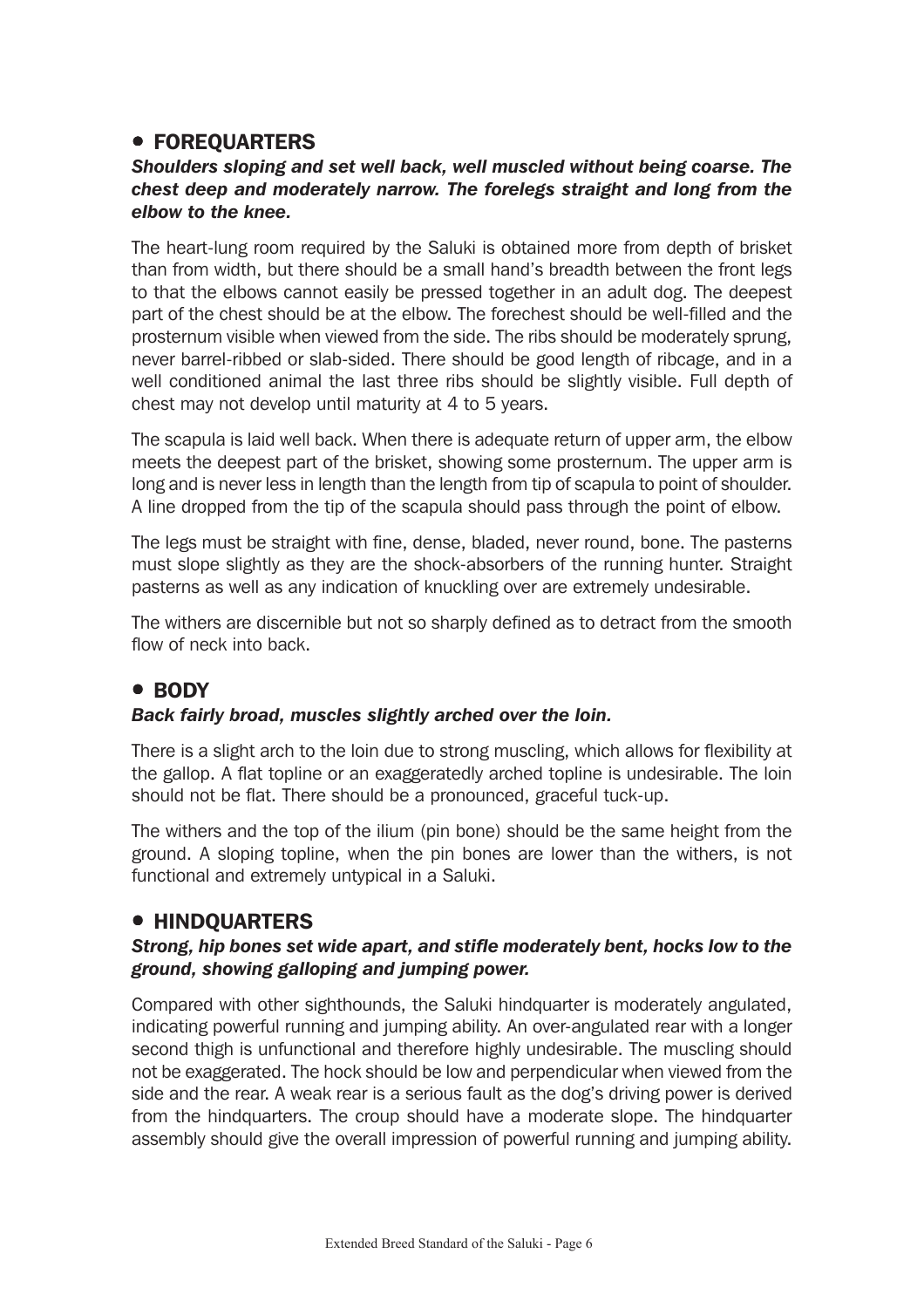# ANY COLOUR IS PERMISSIBLE



#### ! FEET

*Of moderate length, toes long, and well arched, not splayed out, but at the same time not cat footed; the whole being strong and supple and well feathered between the toes.*

The feet are of the long, hare-foot type with elongated centre two digits. They should be well-knuckled up, never flat, but also not cat-footed, and should have thick pads. In the feathered variety, the feet should be well-feathered between the toes and underneath the foot, between the pads. The front feet can point straight ahead or may turn out at a small angle. Any suggestion of a pigeon-toed stance is undesirable.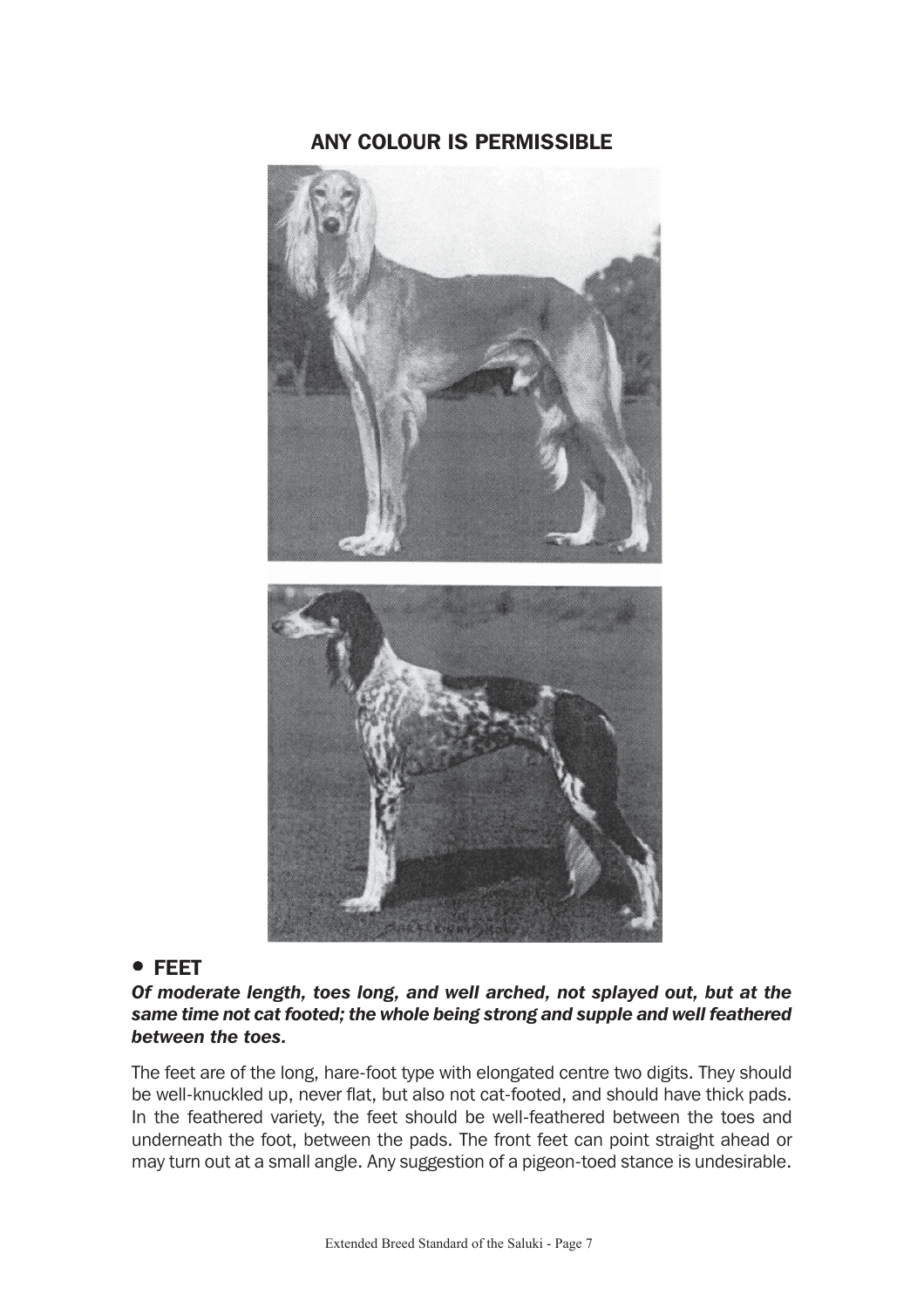# **• TAIL**

#### *Long, set on low and carried naturally in a curve, well feathered on the underside with long silky hair, not bushy.*

The tail is long and the last tail vertebrae should reach at least to the hock. Free from any lumpiness at the onset. A low-set tail carried gaily should not be penalised, as this simply indicates a state of mind. The smooth may carry a slight brush of longer, coarser hair on the underside.

# ! GAIT/MOVEMENT — (NOT DETAILED)

The gait of the Saluki must reflect the fact that it is an efficient, speedy galloper and not a trotter. At the trot, appearing effortless, light, smooth, lifting and flowing, showing both reach and drive. No hackney action or plodding. Unexaggerated. Viewed from front or rear, limbs converge to a centre line of travel but do not single track at a show trot.

Front and rear extension must be balanced, with no side-stepping, crossing or interfering. Gait should be evaluated at a moderate pace. Even at the trot, the Saluki exhibits the qualities called for in General Appearance.

The head is carried elegantly, forward from the vertical, creating a graceful, flowing line from nose to tail.

#### ! COAT

#### *Smooth and of a soft silky texture; slight feather on the legs; feather at the back of the thighs; sometimes with slight woolly feather on thigh and shoulders. (In the Smooth variety the points should be the same with the exception of the coat which has no feathering.)*

The Saluki's feathering can vary greatly. It can be quite profuse or fairly sparse. The smooth variety has no guard hairs.



# A SMOOTH COATED **SALUKI**